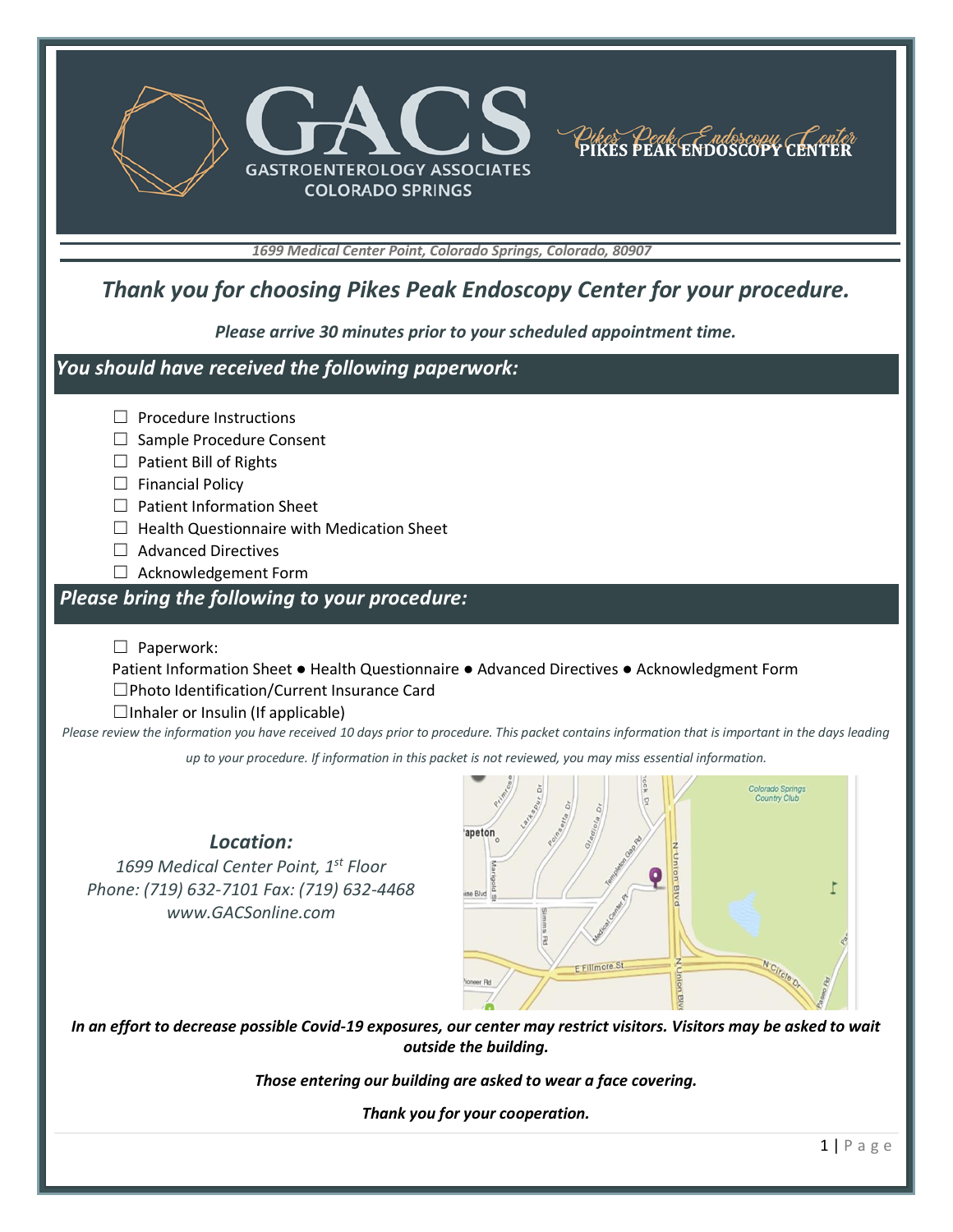

# *Prep Items*



## *Preparation kits are available for purchase and include all required and comfort items needed for your prep.*

*Please see our patient concierge located:*

*Pikes Peak Endoscopy Center*

*1699 Medical Center Point* 

*Colorado Springs, Colorado 80907*



PIKES PEAK ENDOSCOPY CENTER

*Prep Kits are Non-Refundable*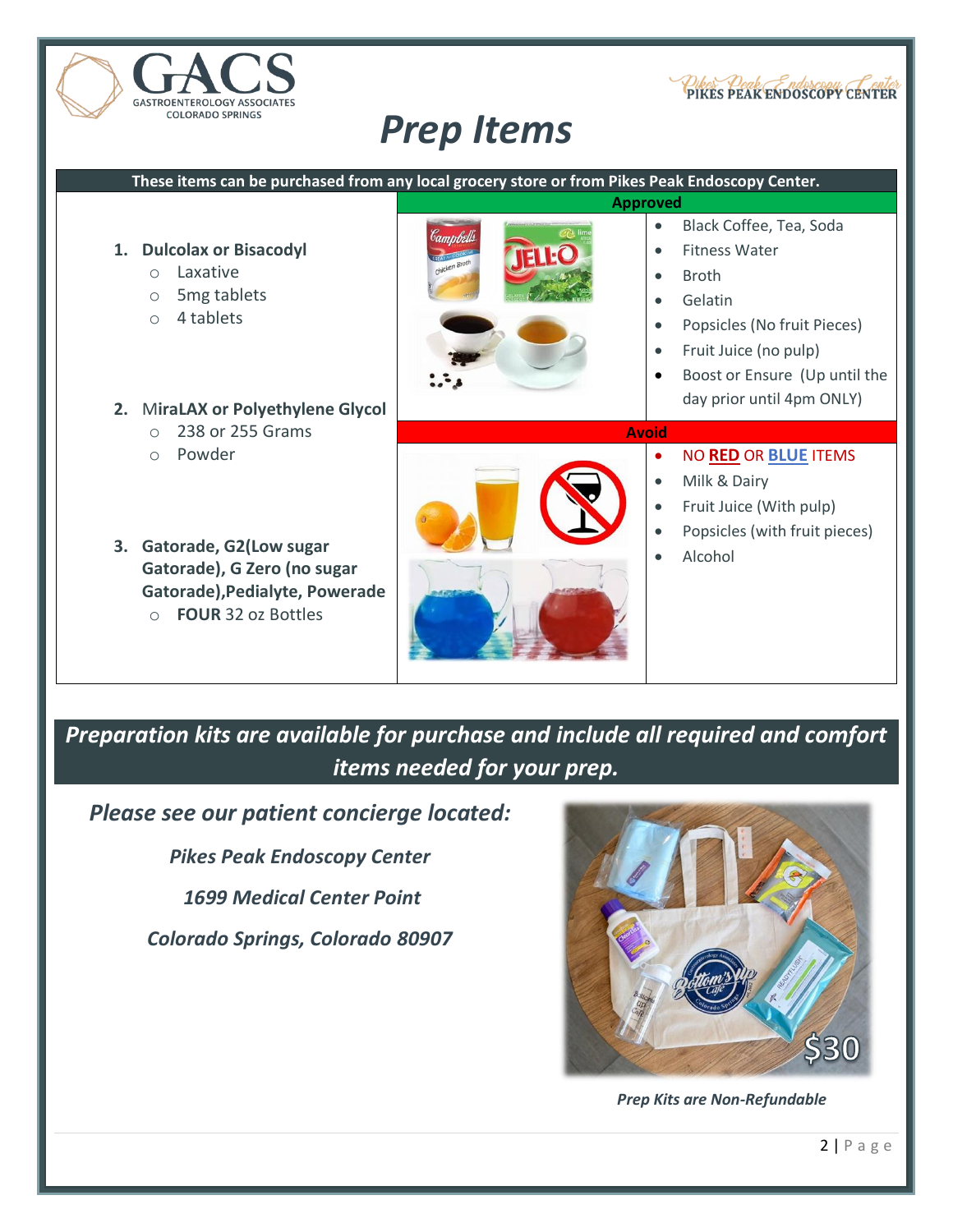



# *MiraLAX Prep Instructions*

*Time to Begin*

|                            | Please Read All Enclosed Information & Follow Instructions Carefully to Ensure Your Prep               |
|----------------------------|--------------------------------------------------------------------------------------------------------|
|                            | is Successful.                                                                                         |
|                            | Detailed step-by-step instructions follow below this table:                                            |
|                            | Speak to your primary care physician about medications such as:                                        |
| 1 week prior               | Coumadin (Warfarin), Plavix, Ticlid, Pradaxa, Eliquis, or any other Blood Thinners***<br>$\bullet$     |
| to procedure               | You may need to discontinue these medications up to 1 week prior to your procedure.<br>$\bullet$       |
|                            | You may continue to take a daily aspirin.<br>$\bullet$                                                 |
| 3 days prior               | Low residue diet.<br>$\bullet$                                                                         |
| to procedure               | Please see list below for examples.                                                                    |
|                            | <b>NO SOLID FOODS.</b><br>$\bullet$                                                                    |
| 1 day prior to             | Clear Liquids ONLY today.                                                                              |
| procedure                  | Please take all routine medications as normal, unless otherwise directed by your primary<br>$\bullet$  |
|                            | care provider.                                                                                         |
|                            | Diabetic Patients: Please refer to the Diabetic Medication Instruction Sheet.                          |
|                            | <b>NOTHING</b> by mouth 3 hours prior to the procedure.<br>$\bullet$                                   |
|                            | Please take daily medications as usual with small sips of water at least 3 hours prior to<br>$\bullet$ |
|                            | the procedure.                                                                                         |
|                            | If you use an inhaler please bring this to your appointment.<br>$\bullet$                              |
| Day of your                | NO GUM, HARD CANDY, COUGH DROPS or CHEWING TOBACCO.<br>$\bullet$                                       |
| procedure                  | DO NOT SMOKE MARIJUANA, CIGARETTES, PIPES, VAPE PENS or E-CIGARETTES.<br>$\bullet$                     |
|                            | Please bring your ID and current insurance card.                                                       |
|                            | You must be accompanied by or have arranged an adult to drive you home. You may not                    |
|                            | drive or go home by TAXI/UBER/LYFT/BUS ETC.                                                            |
| 3 Days Prior to Procedure: |                                                                                                        |
|                            |                                                                                                        |

### **Low Residue Diet:**

#### **Please avoid all fruits, vegetables, nuts, and seeds.**

This list is an example of approved food:

- 
- 
- Clear Fruit Juices & Beverages Jelly, Honey & Syrup White Chicken
- 
- 
- 
- 
- 
- Cold Cereals Mayonnaise & Oils White Pasta
- Crackers Salt, Pepper & Spices White Breads

*This is not a complete list.*

- Avocado **Fish** Fish Potatoes (No Skin)
	- Broth & Bouillon Jello Waffles and Pancakes
		-
		-
		-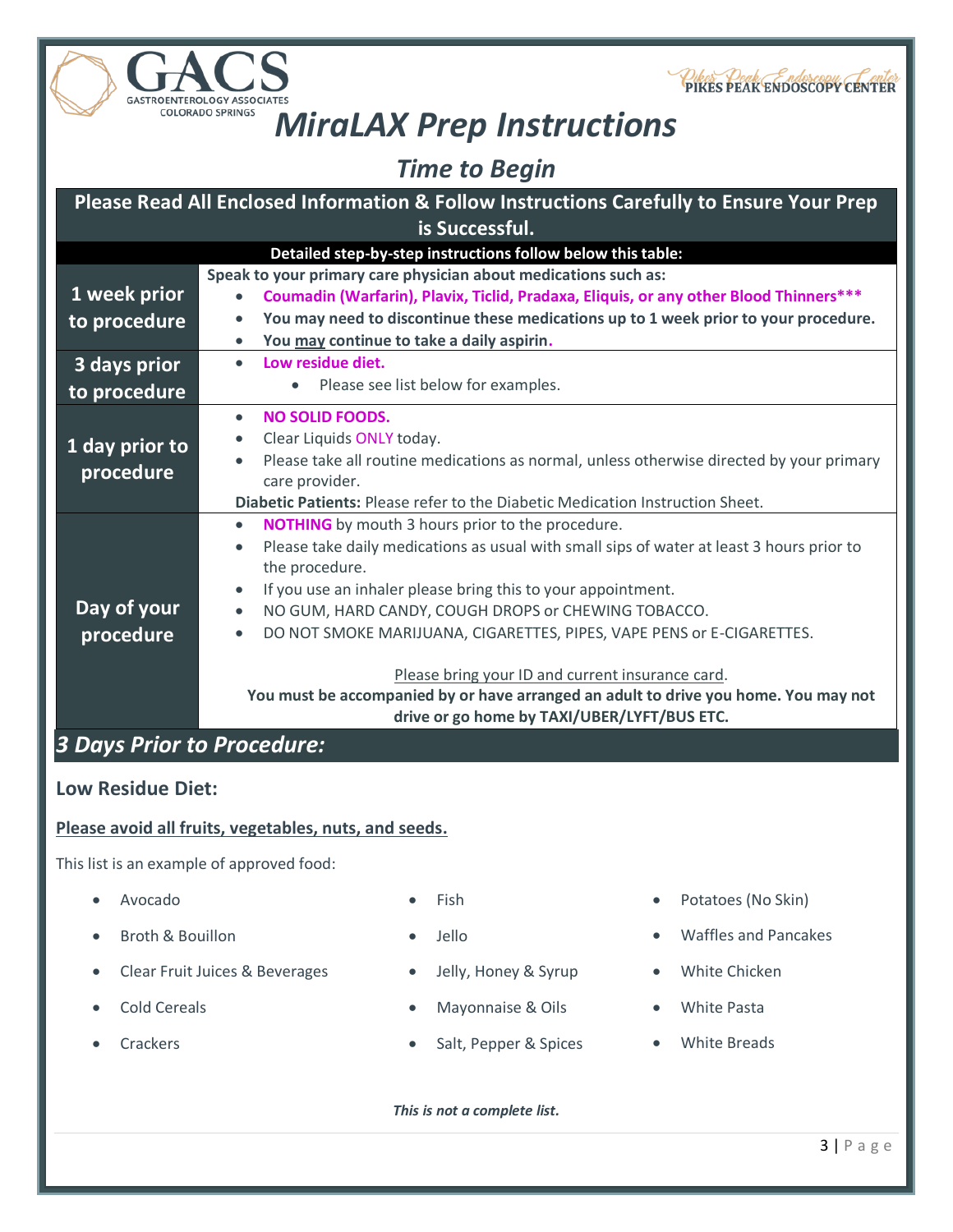



# *MiraLAX Prep Instructions*

## *1 Day Prior to Procedure:*

*Gatorade can be very sweet. You may want to consider using G2. Cold Gatorade can be difficult to drink at a fast pace. You may want to consider drinking your prep at room temperature.*

Start the "Clear Liquids Diet" (approved liquids are listed above) and continue the entire day. Do NOT eat solid foods or drink thick liquids all day.

**2:00PM:** Take ALL 4 Dulcolax (bisacodyl) tablets orally.

#### **4:00PM-6:00PM:**

- 1. Please begin at 4:00PM (schedule permitting) but no later than 6:00pm.
- 2. Mix half (1/2) the bottle of MiraLAX **(Approximately 7 capfuls)** with 64 oz of Powerade or Gatorade.
- 3. Drink one glass every 15-20 minutes until gone (over 2 hours or as quickly as tolerated).

#### *In addition to the prep please remember to drink plenty of other fluids to avoid dehydration*

*Note: Individual responses to laxatives do vary. If you suffer from constipation, please begin this portion of the prep at 2:00PM. This prep will cause multiple bowel movements. If you are not seeing results, please call our office at (719) 387-2116. It can work within 30 minutes but may take as long as 7 hours. Please remain within easy reach of toilet facilities.*

## **The Day of Your Procedure:**

**5 hours before the scheduled time of your procedure:** 

- 1. Mix the other half (½) of the bottle of MiraLAX **(Approximately 7 capfuls)** with 64 oz of Powerade or Gatorade.
- 2. Drink as you did the night before. Drink one glass every 15-20 minutes until gone.
- 3. You must finish this at least 3 hours prior to your scheduled procedure time.
- 4. Continue to drink clear liquids until 3 hours prior to your procedure.
- 5. Please only consume clear liquids today.

*Helpful Hints: Some patients find it helpful to use Desitin or A&D ointment and use baby wipes or personal cleansing cloths (instead of toilet paper) to avoid irritation from frequent wiping. You may want to wear protective underwear such as depends at night to avoid accidents while you sleep. These items are included in prep kits that can be purchased at Pike Peak Endoscopy. Your stool should be a clear yellow color and you should be able to see to the bottom of the toilet with minimal residue before you arrive for your procedure.*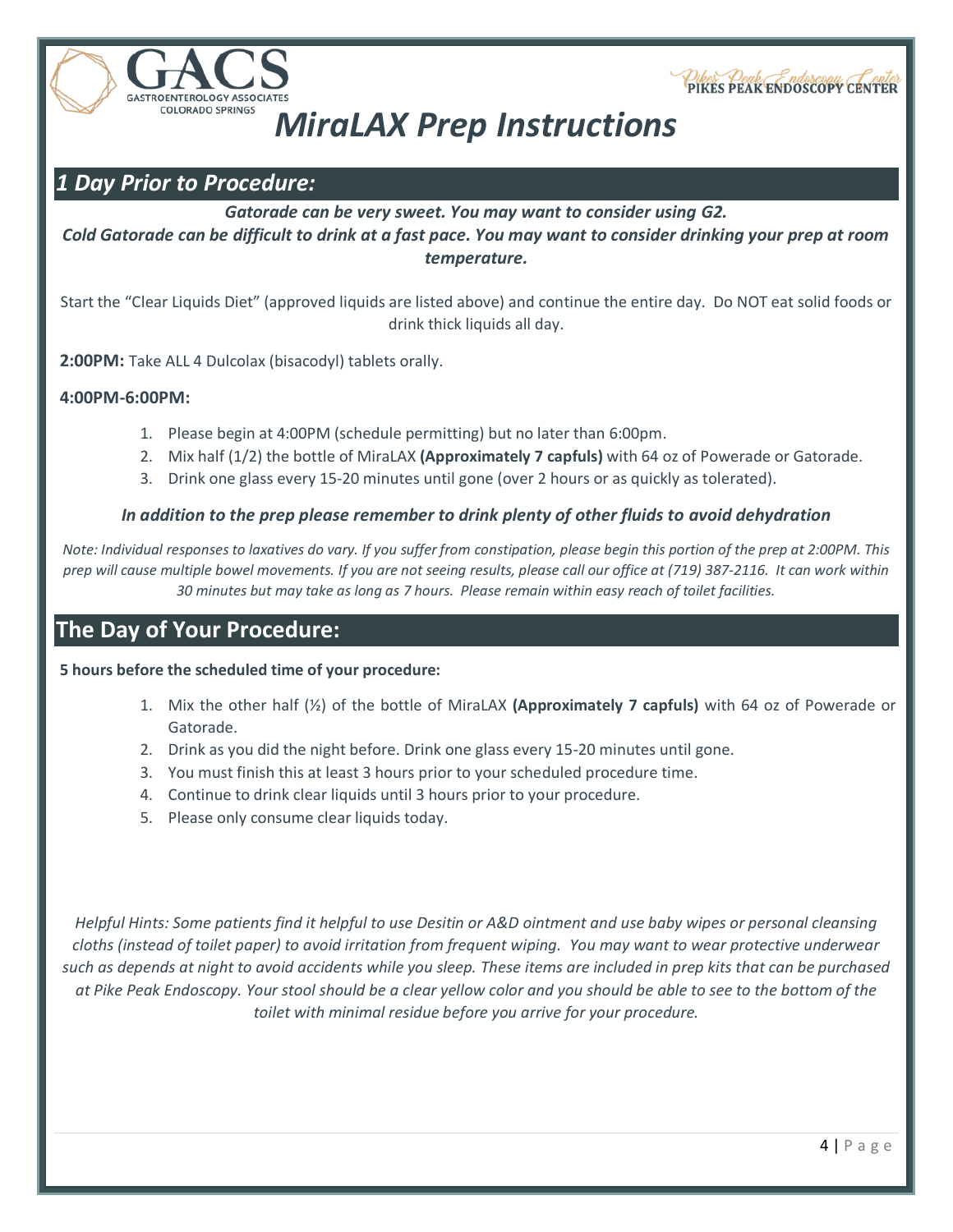



## *3 Days Before:*

**ASTROENTEROLOGY ASSO COLORADO SPRINGS** 

Low residual Diet: See full list on Page 1

Please avoid all fruits, vegetables, nuts, and seeds.

## *1 Day Before:*

Clear Liquid Diet: If you put it up to the light and you can see through it, you can have it!

- No pulp, no solids, no dairy
- Don't forget to start your prep today!
- Its 2PM: Take your Dulcolax Tablets!
- Its 4PM: *Drink! Drink! Drink!* 64ozs of Gatorade mixed with ½ a bottle of MiraLAX. You have 2 hours. The clock starts now!

## *The Day of Your Appointment:*

You aren't done yet!

- $\bullet$  5 hours before your appointment time the 2<sup>nd</sup> half is due!
- 64oz of Gatorade and the other ½ of the MiraLAX bottle. *Drink up*!
- Please finish this half within 2 hours.

## **Reme[mber nothing by mouth 3 hours before your appo](https://www.bing.com/images/search?view=detailV2&ccid=LBxT0WEs&id=21DFCC2BB58848726020E2C25A866454D3198B98&thid=OIP.LBxT0WEs_iDfLzDdGa9VhQHaEo&mediaurl=http://www.clipartkid.com/images/274/finishing-line-wlvHlt-clipart.jpg&exph=2100&expw=3360&q=finish+line)intment!**



*You Made It!*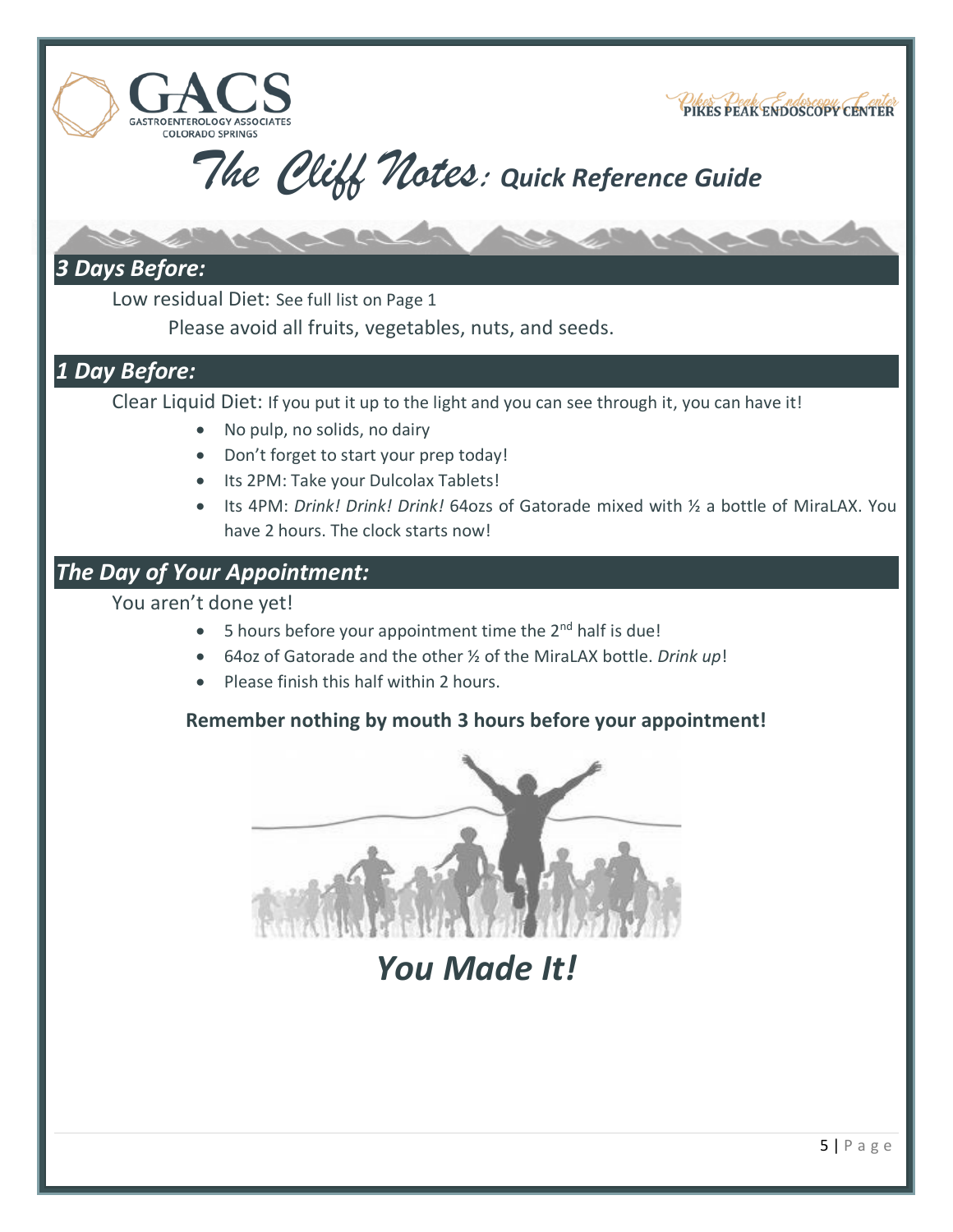



# *Diabetic Prep Considerations:*

Please monitor blood sugar levels closely\*\*\*

### *Insulin Dependent*

- • 1 Day Prior:
	- <sup>o</sup> Morning Dose.
		- ▪No Change.
	- <sup>o</sup> Afternoon Dose (If Applicable):
		- 1/2 Normal Dose.
- • The Day Of Your Procedure:
	- ▪ No Insulin- bring insulin with you to your appointment.

#### *Medication Dependent*

- • 1 Day Prior:
	- <sup>o</sup> Take your normal AM dose of pills.

Do not take any more pills until after your procedure.

If you take insulin and pills, please follow all the instructions listed in the both boxes above.

## *Diet Controlled ONLY*

•Follow Prep Instructions as given

\*\*\*Unsafe blood sugar levels may result in rescheduled appointments.

Your health and safety are our number **1** priority.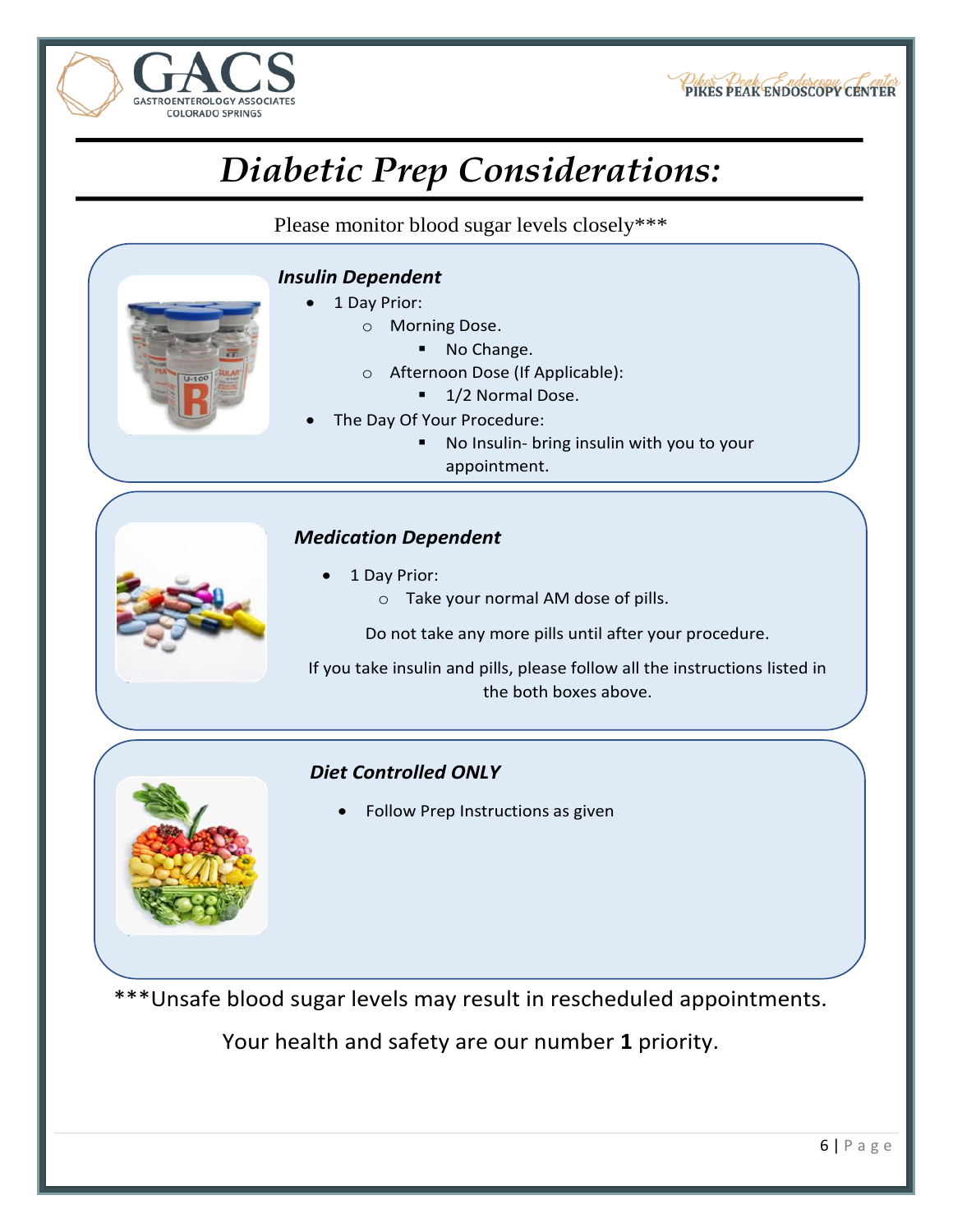



# *Colonoscopy Consent*

#### **1. PROCEDURE AND ALTERNATIVES**:

| I, (Example) (patient or guardian) authorize Dr. (Example) to perform the procedure: Colonoscopy -Examination of                  |            |
|-----------------------------------------------------------------------------------------------------------------------------------|------------|
| the lining of the colon using a flexible video scope and if necessary, remove polyps and/or small pieces of tissue (biopsies) for |            |
| diagnosis. I understand the reason for the procedure is:                                                                          | (Example)  |
| Alternatives include: Barium enema, Surgery, CT Colonography                                                                      | (Examples) |

- **2. RISKS:** This authorization is given with the understanding that any procedure involves some risks and hazards. The more common risks include but are not limited to: infection, bleeding, abdominal pain, perforation of the intestines, nerve injury, blood clots, heart attack, allergic reactions and pneumonia. These risks can be serious and may require surgery or possibly be fatal. Estimated perforation rate is 1:2,000-5,000 that usually requires surgery.
- **3. ADDITIONAL PROCEDURES:** If my physician discovers a different, unsuspected condition at the time of the procedure, I authorize him/her to perform such treatment, as he/she deems necessary.
- **4. ANESTHESIA**: I understand that, subject to medical criteria and availability, the type of anesthesia I will receive will be determined by my anesthesia provider per anesthesia guidelines. I understand that my anesthesia will be administered intravenously. My physician has discussed anesthesia with me and I understand that General Anesthesia/propofol or IV Conscious Sedation/midazolam/Fentanyl may carry risks, including but not limited to, dental injuries, pneumonia, heart attack, or other adverse reactions including death.
- **5. LIMITATIONS OF COLONOSCOPY:** Colonoscopy is currently the best test available to detect and treat colon polyps, as well as diagnose colon cancer. However, no medical test will detect 100% of polyps and cancer. This is due to technical factors, such as the inability to see areas of the colon because of retained stool or sharp turns in the colon. Frequency of colonoscopy to screen colon polyps and cancer is based on national expert panels recommendations. However, a very small number of colon cancers (less than 1% of cases) can occur at earlier intervals despite optimal medical care. Because of this, the person undergoing colonoscopy should be aware of the limitations of colonoscopy and should maintain a heightened alertness of any continuing or ongoing symptoms and report them to their physician promptly.
- **6. I** understand that no guarantee or assurance has been made as to the results for the procedure and that it *may not cure the condition.*
- **7. PATIENT'S CONSENT:** I have read and fully understand this consent form, and understand I should not sign this form if all items, including my questions, have not been explained or answered to my satisfaction or if I do not understand any of the terms or words in this consent form.

I consent to any endoscopic photographing, as determined by my attending physician, for medical purposes.

**IF YOU HAVE ANY QUESTIONS AS TO THE RISKS OR HAZARDS OF THE PROPOSED PROCEDURE OR TREATMENT, OR ANY QUESTIONS CONCERNING THE PROPOSED PROCEDURE OR TREATMENT, ASK YOUR PHYSCIAN BEFORE SIGNING THIS CONSENT FORM.**

## *This is an example of our consent for procedure for informational purposes. You will sign this sheet in the presence of your physician after your questions and concerns have been answered*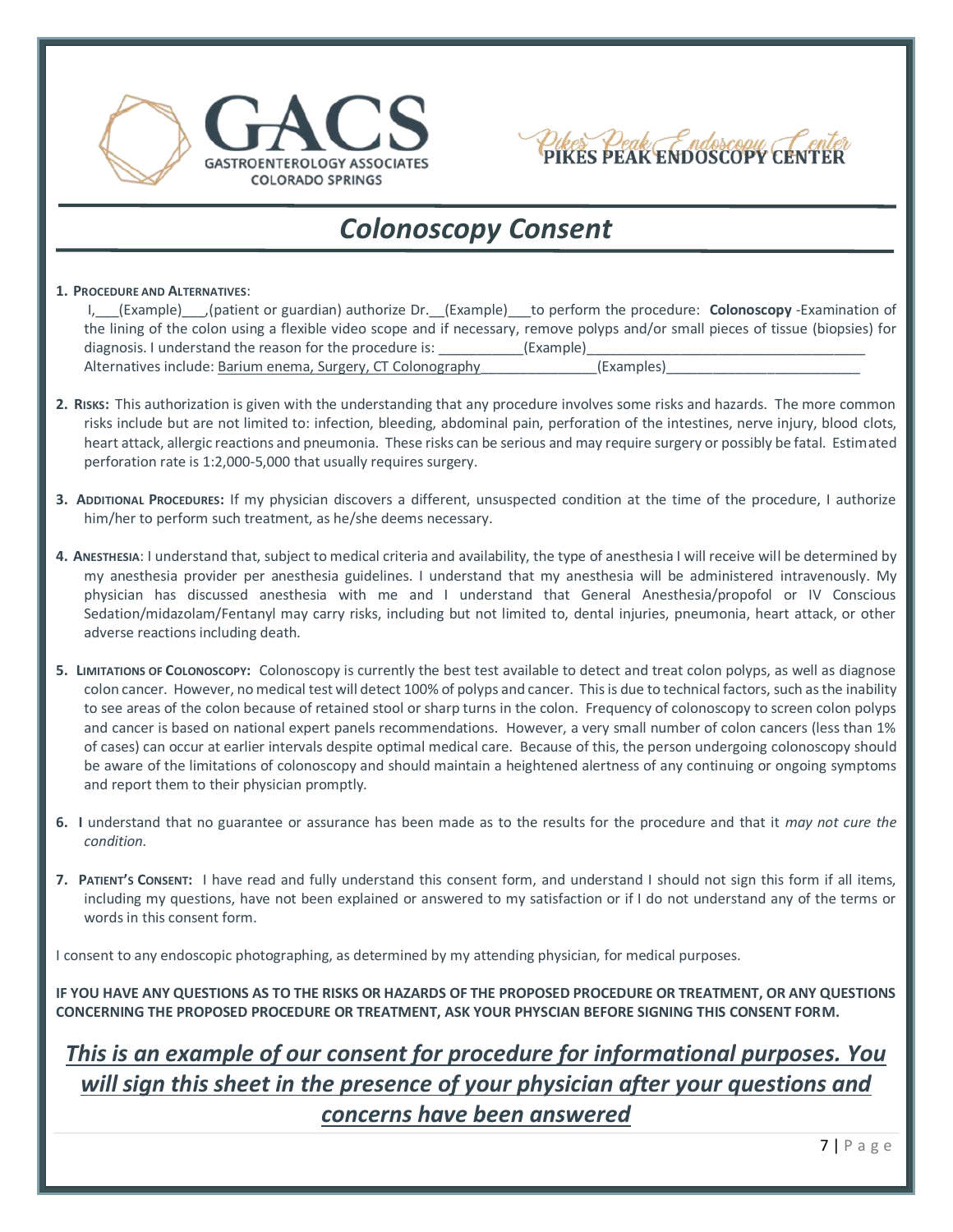GASTROENTEROLOGY ASSOCIATES<br>COLORADO SPRINGS Statement of Patient Bill of Rights *BELIEVING IT IS ESSENTIAL THAT PATIENTS ARE RESPECTED AND SUPPORTED*

In recognition of the responsibility of this facility in the rendering of patient care, these rights are affirmed in the policies and procedures of *Pikes Peak Endoscopy Center.*

#### *Patients have the Right:*

**To** receive services without regard to race, color, age, sex, sexual orientation, religion, marital status, handicap, national origin or sponsor.

**To** be provided reasonable physical access.

**To** be provided a secure environment for self and property.

**To** be provided with appropriate privacy.

**To** be treated with respect, consideration and dignity.

**To** expect that all disclosures and records are treated confidentially, except when required by law, and to be given the opportunity to approve or refuse their release.

**To** be provided, to the degree known, complete information concerning their diagnosis, treatment and prognosis. When it is medically inadvisable to give such information to a patient, the information is provided to a person designated by the patient to be a legally authorized person.

**To** be given opportunity to participate in decisions involving their health care, except when participation is contraindicated for medical reasons.

**To** receive from his/her physician information necessary to give informed consent prior to the start of any procedure and/or treatment, except in emergencies. Such information for informed consent should include the specific procedure and/or treatment, significant medical risks involved , and the probable duration of incapacitation. Where significant alternatives for medical care or treatment exist, or when the patient requests information concerning medical alternatives, the patient has the right to such information and the consequences of not complying with therapy. The patient has the right to know the name of the person responsible for the procedures and/or treatment.

**To** be informed, when appropriate, of treatment policy for an emancipated minor not accompanied by an adult.

**To** refuse treatment and be informed of consequences of refusing treatment or not complying with therapy.

**To** be informed as to:

Expected conduct and responsibilities as a patient Services available from the facility Provisions for after-hours and emergency care' Fees for services Payment policies Right to refuse participation in investigational studies or clinical trials Methods for expressing grievance and suggestions to the facility Disclosure of ownership Procedure for reporting public health concerns to the appropriate authorities

**To** be informed of their rights to change primary or specialty physicians if other qualified physicians are available.

**To** be free from all forms of abuse or harassment.

**To** file a grievance against the center by contacting the administrator by mail or phone. If the outcome is not satisfactory a patient can contact the state licensing board through their website<http://www.dora.state.co.us/medical> or file a complaint by emailing [hfintake@cdphe.state.co.us.](mailto:hfintake@cdphe.state.co.us) You may also call 1-800-886-7689 ext 2904. If you have Medicare you may visit the Medicare website at http://www.medicare.gov/ombudsman/resources.asp.

**To** exercise his or her rights without being subjected to discrimination or reprisal

*Pikes Peak Endoscopy Center 1699 Medical Center Point; Colorado Springs, CO 80907* 

*Phone: (719) 632-7101 www.GACSonline.com*

Pikes Peak ENDOSCOPY CENTER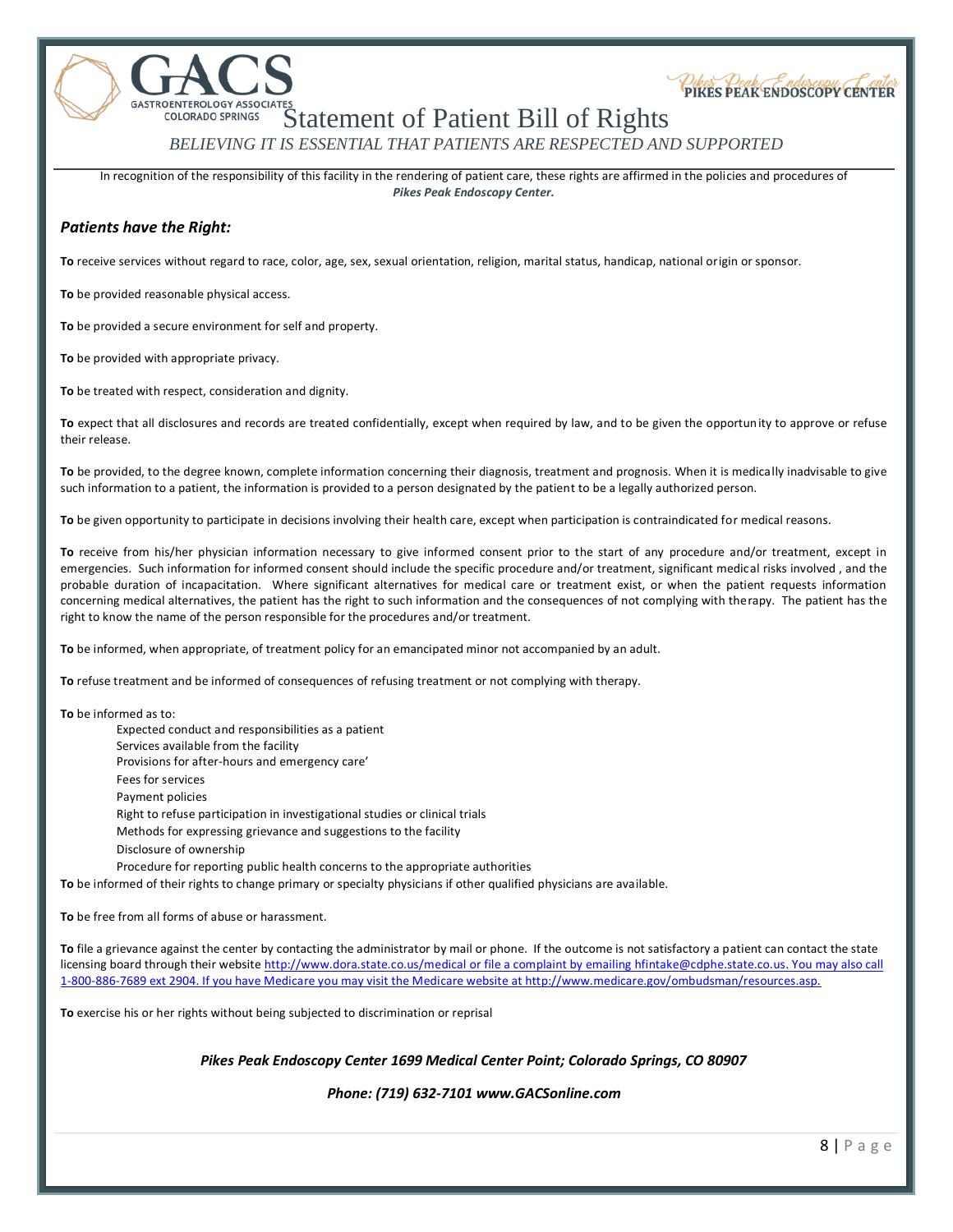



# **Financial Policy**

### **IMPORTANT – PLEASE READ**

**Patients are responsible for payment of all services provided by Gastroenterology Associated of Colorado Springs, LLP (GACS), Pikes Peak Endoscopy and Surgery Center, LLC, and Anesthesia of the Rocky Mountains, LLC.**

The Financial Policy and Disclosure is to help us provide the most efficient and reasonable health care services. Therefore, it is necessary for us to have a Financial Policy and Disclosure stating our requirements for payment for services provided to patients. The center is fully certified Medicare approved and licensed by the state of Colorado. Anesthesia services are provided by Anesthesia of the Rocky Mountains which is owned by the physicians of GACS.

#### **Fees and Cancelation: Please cancel/reschedule before the times listed below or fees may apply.**

| <b>Office Visit:</b>         | 24 Hours | \$50.00  |
|------------------------------|----------|----------|
| Procedure (EGD/Colonoscopy): | 24 Hours | \$100.00 |
| <b>Returned Check Fee:</b>   | \$50.00  |          |

**LATE PAYMENTS**: Accounts 30 days or more past due will begin accruing finance charges.

#### **APPOINTMENTS:**

• Please arrive at least 30 minutes prior to your appointment allow time to complete paperwork, update records and prepare you for procedures (if applicable)

#### **SELF-PAY PATIENTS:**

Payment for services is due in full at the time of service or payment arrangements need to be made with our billing department prior to the service.

❖ Acceptable methods of payment: VISA, MasterCard, cash, checks and money orders.

#### **INSURED PATIENTS:**

- **Please check with your coverage provider regarding coverage.**
- We will file your primary and supplemental insurance for you as a courtesy to you under surgical provisions. However, you need to provide us with complete and accurate insurance information as well as a copy of your insurance card(s).
- Although we participate with most insurance companies, it is your responsibility to make sure we are a participating provider with your plan.
- Payment is due at time of service. Deductibles and co-insurance amounts applied to the claim will be your responsibility and a deposit for these amounts will be due at the time of service.
- Services not covered or deemed not medically necessary by your plan will be billed to you and are your responsibility. You will be responsible for any remaining balance on your account once your insurance has processed our claim.

#### **REFERRALS:**

- Please check with your insurance provider to see if a referral is required
- If referral is required: It is your responsibility to request and obtain a referral from your primary care provider.
- If a referral is not in place, you will be responsible for payment or your appointment may be rescheduled until a referral is received from your primary care physician
- Procedure prior authorization (if applicable) will be obtained prior to procedure on your behalf. You will be notified of your financial responsibility prior to the procedure if prior authorization is not approved. Please be aware that pre-authorization by your insurance company does not guarantee insurance payment for services.

**COLLECTION AGENCY:** We refer all unpaid accounts over 90 days past due to a third-party collection agency unless the account has been approved for payment arrangements.

**CUSTOMER SERVICE:** If you wish to discuss your account and/or set up financial arrangements, please contact our billing department at (719) 477- 0755.

**ADDITIONAL FEES:** The procedure for which you are scheduled generates the following fees that will be billed separately: (1) a professional fee for the physician's services. (2) a facility fee for use of the surgery facility. (3) Pathology services (if applicable) and, (4) a professional fee for anesthesia services.

**OVERPAYMENTS:** We will not typically refund credit balances less than \$10.00 due to the cost of processing these low amounts. These credits are applied to future due amounts or can be refunded at the request of the patient and picked up at one of our local offices. Refunds that are not claimed or returned to us are reported to the state of Colorado annually.

**ADDITIONAL INFORMATION:** By supplying my home phone number, mobile phone number, email address, and any other personal contact information, I authorize my health care provider to employ a third-party automated outreach and messaging system to use my personal information, the name of my care provider, and other limited information, for the purpose of notifying me of an unpaid balance. I also authorize my healthcare provider to disclose to third parties, who may intercept these messages, limited protected health information regarding healthcare events, unpaid balances and to leave a reminder message on my mobile phone, email and voice mail or answering system.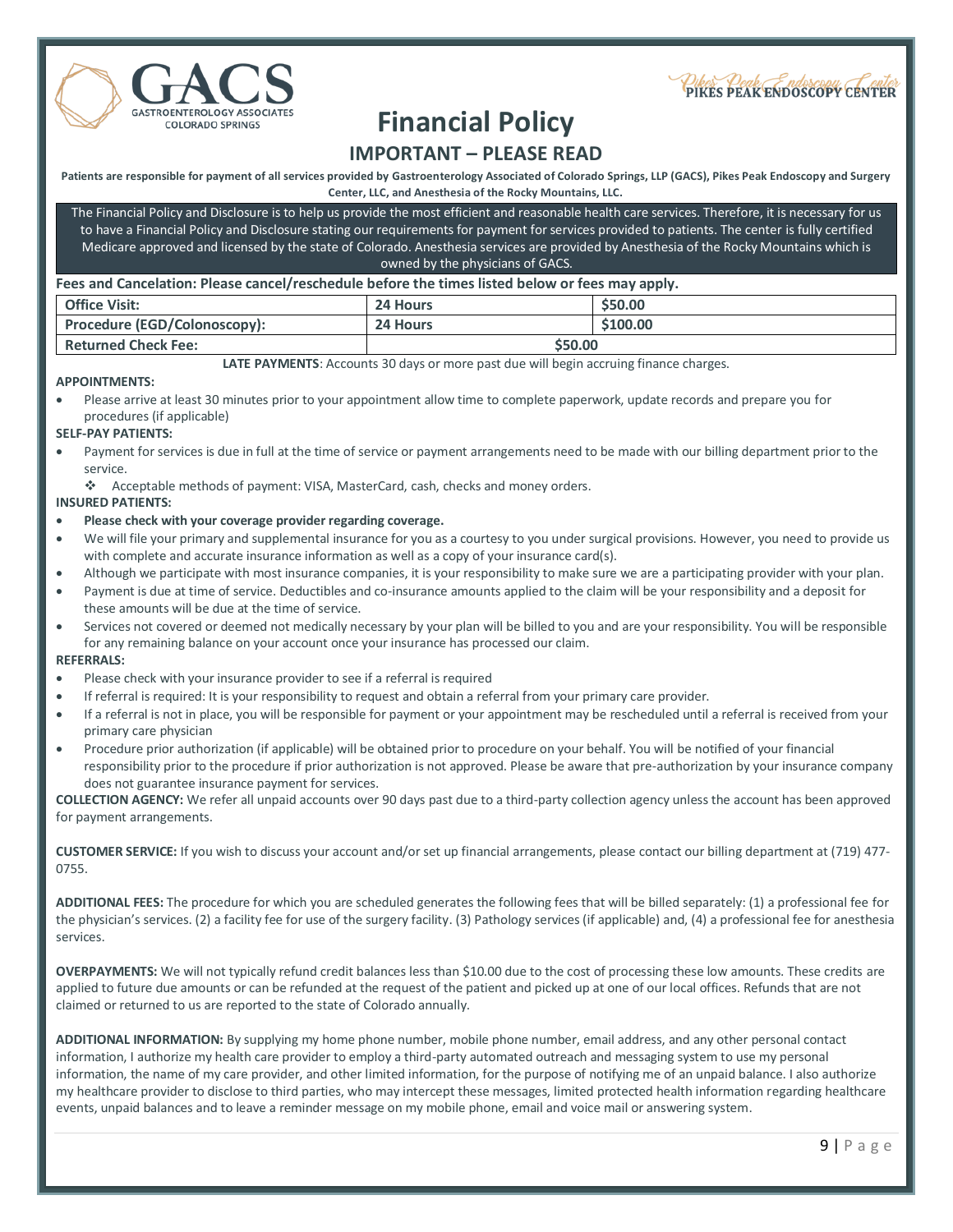

Pikes Peak Endoscopy Center

*PATIENT INFORMATION SHEET*

Please complete and return

| <b>STREET</b>                                                                                                                                                                                                                                                                                                                                                                                                                                                   | <b>CITY</b><br><b>STATE</b>        | ZIPCODE                |
|-----------------------------------------------------------------------------------------------------------------------------------------------------------------------------------------------------------------------------------------------------------------------------------------------------------------------------------------------------------------------------------------------------------------------------------------------------------------|------------------------------------|------------------------|
| Date of Birth: _________________________Gender(please circle): M_________________ Status: Married Single Divorced Widowed<br>Please check the box if you would prefer us NOT to contact you at the below numbers/address<br>  Home Phone # :<br>$\Box$ Work Phone #:                                                                                                                                                                                            |                                    |                        |
| <u> 1989 - Andrea Andrew Maria (b. 1989)</u><br>$\Box$ Cell Phone # :                                                                                                                                                                                                                                                                                                                                                                                           |                                    |                        |
| Referring Physician (First/Last Name):<br>I authorize the physician or anyone acting on his/her behalf to leave pertinent messages for me regarding my medical<br>condition on my answering machine and/or voice mail.                                                                                                                                                                                                                                          |                                    |                        |
|                                                                                                                                                                                                                                                                                                                                                                                                                                                                 | (Please circle one) Yes            | No.                    |
| <b>Financially Responsible Party (If Different From Patient)</b>                                                                                                                                                                                                                                                                                                                                                                                                |                                    |                        |
|                                                                                                                                                                                                                                                                                                                                                                                                                                                                 |                                    | $M!$ : $\qquad \qquad$ |
|                                                                                                                                                                                                                                                                                                                                                                                                                                                                 |                                    |                        |
|                                                                                                                                                                                                                                                                                                                                                                                                                                                                 |                                    |                        |
| Date of Birth:                                                                                                                                                                                                                                                                                                                                                                                                                                                  |                                    | F<br>Gender: M         |
| <b>Insurance Information</b> (Must be completely filled out)                                                                                                                                                                                                                                                                                                                                                                                                    |                                    |                        |
| Primary Insurance Co Name:                                                                                                                                                                                                                                                                                                                                                                                                                                      | Secondary Insurance Co Name:       |                        |
| Insurance Co Address:                                                                                                                                                                                                                                                                                                                                                                                                                                           | Insurance Co Address:              |                        |
| Patient's Insurance Policy #:                                                                                                                                                                                                                                                                                                                                                                                                                                   | Patient's Insurance Policy #:      |                        |
| Patient's Group #:                                                                                                                                                                                                                                                                                                                                                                                                                                              | Patient's Group #:                 |                        |
| <b>Insured's Name:</b>                                                                                                                                                                                                                                                                                                                                                                                                                                          | <b>Insured's Name:</b>             |                        |
| <b>Insured's SS#:</b>                                                                                                                                                                                                                                                                                                                                                                                                                                           | Insured's SS#:                     |                        |
| Insured's Date of Birth:                                                                                                                                                                                                                                                                                                                                                                                                                                        | <b>Insured's Date of Birth:</b>    |                        |
| Insured's Employer Name:                                                                                                                                                                                                                                                                                                                                                                                                                                        | Insured's Employer Name:           |                        |
| Insured's Employer Phone #:                                                                                                                                                                                                                                                                                                                                                                                                                                     | Insured's Employer Phone #:        |                        |
| Patient's Relationship to Insured:                                                                                                                                                                                                                                                                                                                                                                                                                              | Patient's Relationship to Insured: |                        |
| The signature below is my authorization for the release of information necessary to my primary care, referring physician's office, and/or consultants if needed, and as<br>necessary to process insurance claims, obtain pre-authorizations or pre-certifications for treatment, process insurance applications, and obtain prescriptions. I hereby<br>authorize payment directly to the physician/facility for all insurance benefits otherwise payable to me. |                                    |                        |
| Signature:                                                                                                                                                                                                                                                                                                                                                                                                                                                      | Today's Date:                      |                        |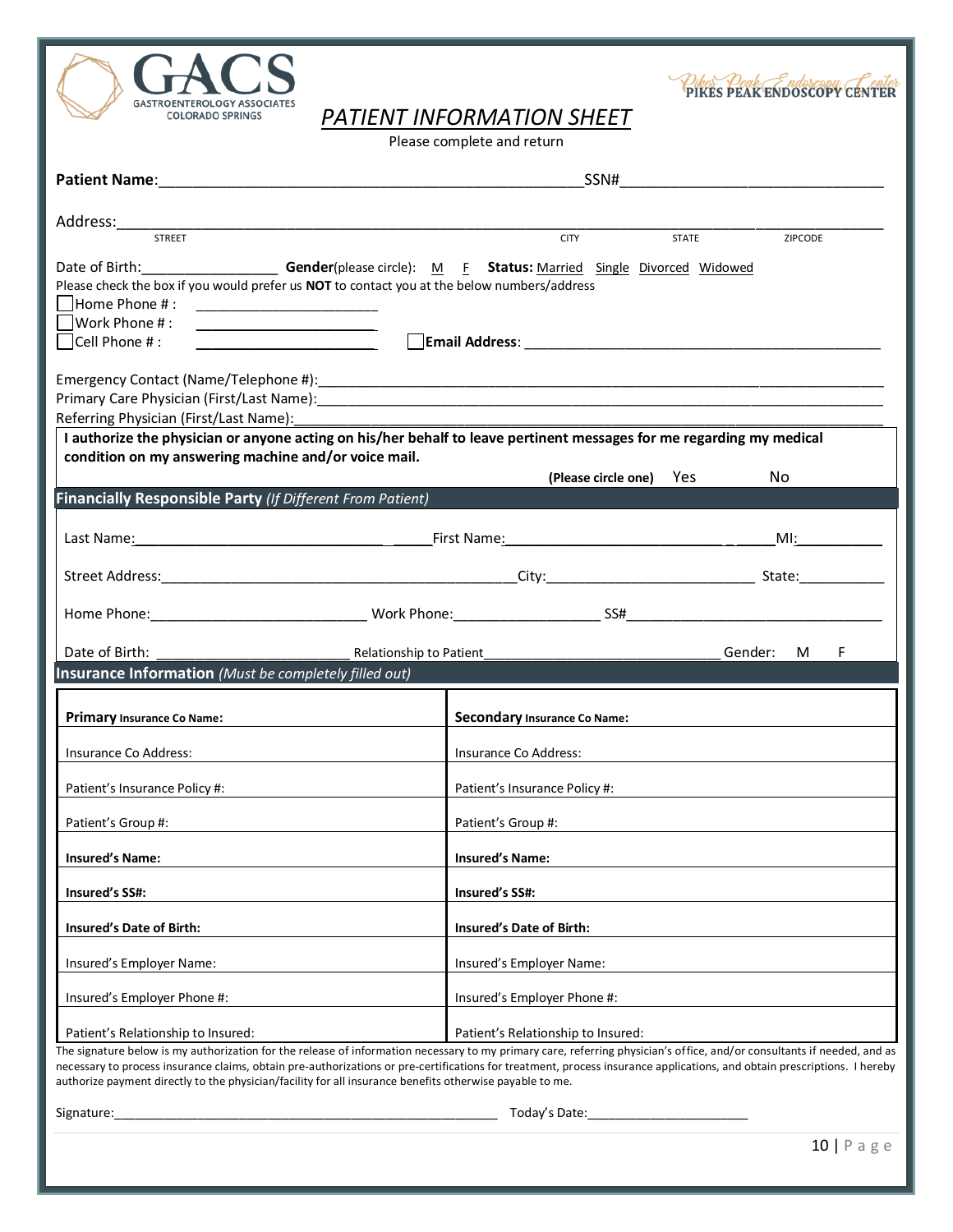



| Today's Date: |  |
|---------------|--|
|               |  |

| <b>GASTROENTEROLOGY ASSOCIATES</b>                                     |                      |                                                                       |                                     |               | PIKES PEAK ENDOSCOPY CENTEI           |
|------------------------------------------------------------------------|----------------------|-----------------------------------------------------------------------|-------------------------------------|---------------|---------------------------------------|
| <b>COLORADO SPRINGS</b>                                                |                      |                                                                       | <b>Patient Health Questionnaire</b> |               |                                       |
|                                                                        |                      |                                                                       | <b>Please Print and Return</b>      |               |                                       |
| Today's Date:_____                                                     |                      |                                                                       |                                     |               |                                       |
| <b>Patient Name:</b>                                                   |                      |                                                                       |                                     |               | Date of Birth:                        |
| Referring Physician:                                                   |                      |                                                                       |                                     |               |                                       |
| Physicians who will need report:                                       |                      |                                                                       |                                     |               |                                       |
| Reason for today's visit:                                              |                      |                                                                       |                                     |               |                                       |
|                                                                        |                      | Please check any of the following symptoms that you are experiencing: |                                     |               |                                       |
| $\Box$ Change in Bowel Habits                                          |                      | $\Box$ Weight Loss                                                    |                                     |               | <b>Blood in Stool/Rectal Bleeding</b> |
| Diarrhea                                                               |                      | $\Box$ Difficulty Swallowing                                          |                                     | $\Box$ Anemia |                                       |
| $\Box$ Abdominal Pain                                                  |                      | $\Box$ Heartburn                                                      |                                     |               | Nausea/Vomiting                       |
| $\Box$ Abnormal X-ray/CT Scan                                          |                      | When?                                                                 |                                     |               |                                       |
| $\Box$ ER Visit                                                        |                      | When?                                                                 | Diagnosis:                          |               |                                       |
| Personal History-: Have you had the Following?                         |                      |                                                                       |                                     |               |                                       |
| <b>Colon Polyps</b>                                                    | $\Box$ Yes $\Box$ No |                                                                       |                                     |               |                                       |
| Cancer                                                                 | $\Box$ Yes $\Box$ No | Type:                                                                 |                                     |               |                                       |
| <b>Family History:</b>                                                 |                      |                                                                       |                                     |               | <b>Age at Diagnosis?</b>              |
| $\Box$ Colon Polyps                                                    |                      | Relationship:                                                         |                                     |               |                                       |
| $\Box$ Colon Cancer                                                    |                      | Relationship                                                          |                                     |               |                                       |
| $\Box$ Rectal Cancer                                                   |                      | Relationship:                                                         |                                     |               |                                       |
| $\Box$ Esophageal Cancer                                               |                      | Relationship:                                                         |                                     |               |                                       |
| $\Box$ Barrett's Esophagus                                             |                      | Relationship:                                                         |                                     |               |                                       |
|                                                                        |                      |                                                                       |                                     |               |                                       |
| <b>Medical Conditions:</b>                                             |                      |                                                                       |                                     |               |                                       |
| $\Box$ Asthma                                                          |                      | $\Box$ Irregular Heartbeat                                            | $\Box$ HIV                          |               | <b>Kidney Disease</b>                 |
| $\Box$ COPD (Emphysema)                                                |                      | $\Box$ Pacemaker/Defib                                                | $\Box$ Hepatitis B/C                |               | $\Box$ Diabetes Type 2                |
| $\Box$ Sleep Apnea                                                     |                      | $\Box$ Heart Failure                                                  | $\Box$ Clostridium Difficile        |               | $\Box$ Diabetes Type 1                |
| $\exists$ Recent Infection                                             |                      | <b>Heart Attack</b>                                                   | Cirrhosis                           |               | □ Anxiety/PTSD                        |
| Other:                                                                 |                      |                                                                       |                                     |               |                                       |
| Surgical History- Please List Surgical History with Approximate Dates: |                      |                                                                       |                                     |               |                                       |
|                                                                        |                      |                                                                       |                                     |               |                                       |
|                                                                        |                      |                                                                       |                                     |               |                                       |
|                                                                        |                      |                                                                       |                                     |               |                                       |
|                                                                        |                      |                                                                       |                                     |               |                                       |
|                                                                        |                      |                                                                       |                                     |               |                                       |
| <b>Social History</b><br>What?                                         |                      |                                                                       | <b>How Often:</b>                   |               | <b>Quit? List Date:</b>               |
| Tobacco:                                                               |                      |                                                                       |                                     |               |                                       |
| $\Box$ Marijuana:                                                      |                      |                                                                       |                                     |               |                                       |
| $\Box$ Alcohol:                                                        |                      |                                                                       |                                     |               |                                       |

Health History Reviewed by:

| Physician: | ur c<br>. IN L.<br>$\mathbf{H}$ | Date |
|------------|---------------------------------|------|
|            |                                 |      |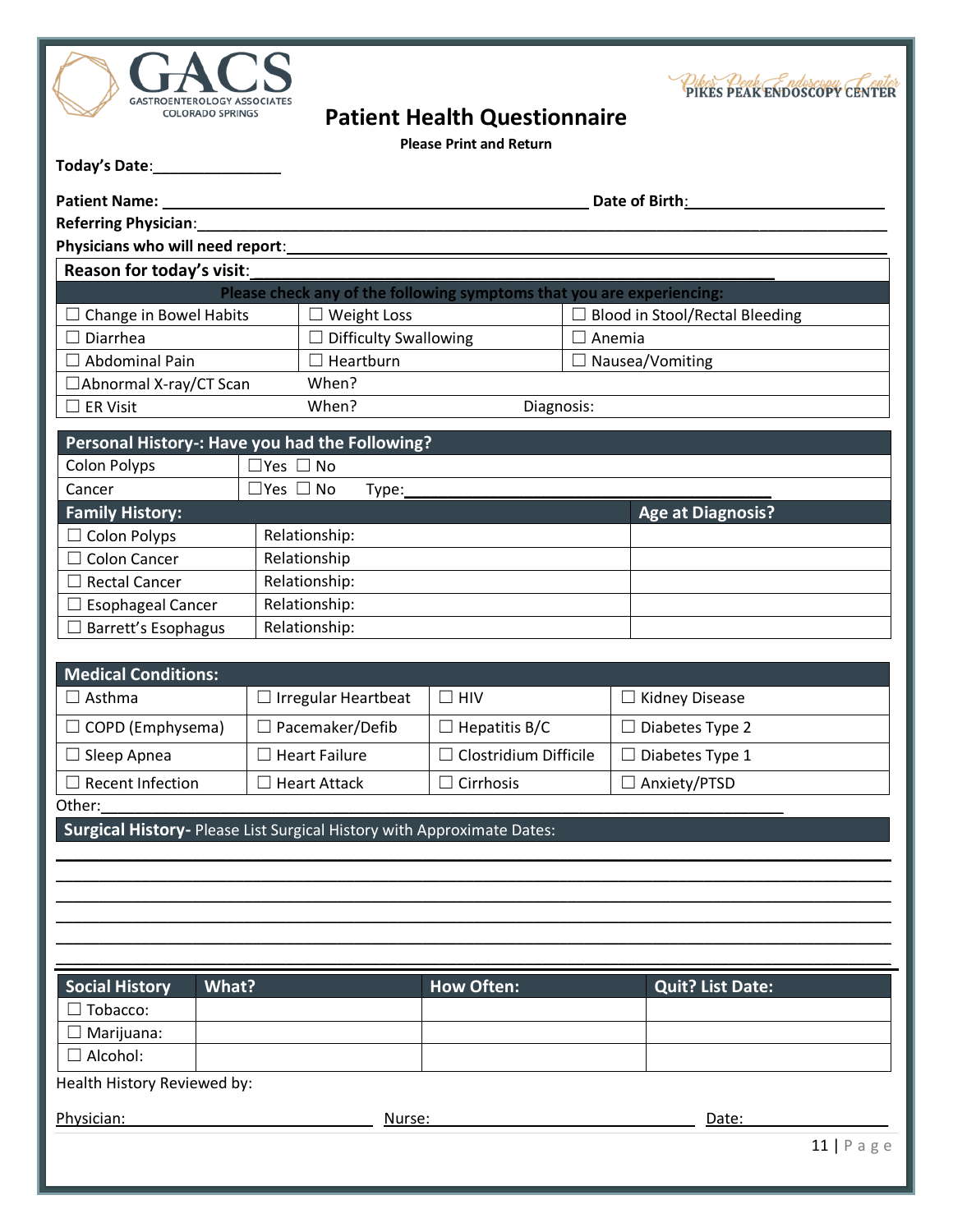

Other Deak Endoscopy CENTER

Patient Health Questionnaire Cont.

|  | <b>Preferred Pharmacy:</b> |  |
|--|----------------------------|--|
|--|----------------------------|--|

#### **Location of Pharmacy:**

| <b>Allergies:</b>    |                                                                                                                                                                                                                               |
|----------------------|-------------------------------------------------------------------------------------------------------------------------------------------------------------------------------------------------------------------------------|
| □ No Known allergies |                                                                                                                                                                                                                               |
| 1.                   | Reaction:                                                                                                                                                                                                                     |
| 2.                   | Reaction:                                                                                                                                                                                                                     |
| 3.                   | Reaction: The contract of the contract of the contract of the contract of the contract of the contract of the contract of the contract of the contract of the contract of the contract of the contract of the contract of the |
| 4.                   | Reaction:                                                                                                                                                                                                                     |
| 5.                   | Reaction:                                                                                                                                                                                                                     |
| 6.                   | Reaction:                                                                                                                                                                                                                     |

Please list additional allergies at the bottom of this page.

| <b>Medication Name</b> | Dose: | Last Taken: |
|------------------------|-------|-------------|
|                        |       |             |
|                        |       |             |
|                        |       |             |
|                        |       |             |
|                        |       |             |
|                        |       |             |
|                        |       |             |
|                        |       |             |
|                        |       |             |
|                        |       |             |
|                        |       |             |
|                        |       |             |
|                        |       |             |
|                        |       |             |
|                        |       |             |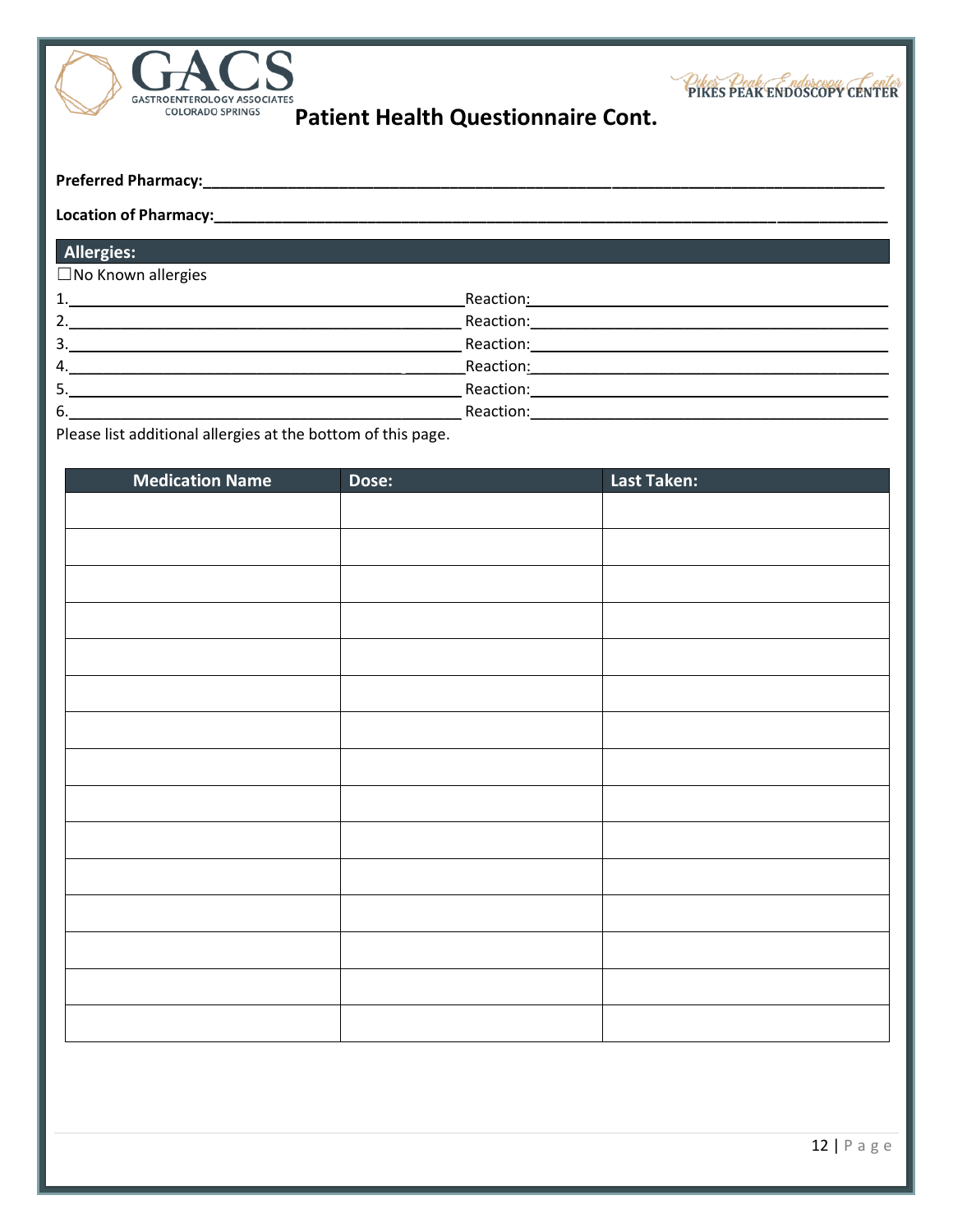



## *Consent to Treat*

*You have the right, as a patient, to be informed about your condition and the recommended surgical, medical or diagnostic procedure to be used so that you may make the decision whether or not to undergo any suggested treatment or procedure after knowing the risks and hazards involved. At this point in your care, no specific treatment plan has been recommended. This consent is simply an effort to obtain permission to perform the evaluation necessary to identify the appropriate treatment and/or procedure (if any) for any identified condition(s).*

This consent provides us with your permission to perform reasonable and necessary medical examinations, testing, and treatment. By signing below you are indicating that you understand **(1)** the intent of this consent is continuing in nature even after a specific diagnosis has been made and treatment has been recommended; and **(2)** you consent to treatment at this office or any other satellite office under the common ownership. The consent will remain fully effective until it is revoked in writing. You have the right at any time to discontinue services.

You have the right to discuss the treatment plan, the purpose, and the potential risk and benefits of any test(s) or procedure(s) ordered for you with your physician or healthcare provider. If you have any concerns regarding any test(s) or treatment(s) recommended for you by your health care provider, we encourage you to ask questions.

I voluntarily request that a physician, and/or mid-level provider (Nurse Practitioner, Physician Assistant, or Clinical Nurse Specialist), and other health care providers or the designees as deemed necessary, perform reasonable and necessary medical examinations, testing, and treatment for the condition which has brought me to seek care at this practice. I understand that if additional testing, invasive or interventional procedures are recommended, I may be asked to read and sign additional consent forms prior to the test(s) or procedure(s).

I certify that I have read and fully understand the above statement and consent fully and voluntarily to its contents.

\_\_\_\_\_\_\_\_\_\_\_\_\_\_\_\_\_\_\_\_\_\_\_\_\_\_\_\_\_\_\_\_\_\_\_\_\_\_\_\_\_\_\_\_\_\_\_\_\_\_\_\_\_\_\_ \_\_\_\_\_\_\_\_\_\_\_\_\_\_\_\_\_\_\_\_\_

\_\_\_\_\_\_\_\_\_\_\_\_\_\_\_\_\_\_\_\_\_\_\_\_\_\_\_\_\_\_\_\_\_\_\_\_\_\_\_\_\_\_\_\_\_\_\_\_\_\_\_\_\_\_\_ \_\_\_\_\_\_\_\_\_\_\_\_\_\_\_\_\_\_\_\_\_

\_\_\_\_\_\_\_\_\_\_\_\_\_\_\_\_\_\_\_\_\_\_\_\_\_\_\_\_\_\_\_\_\_\_\_\_\_\_\_\_\_\_\_\_\_\_\_\_\_\_\_\_\_\_\_ \_\_\_\_\_\_\_\_\_\_\_\_\_\_\_\_\_\_\_\_\_

Signature of Patient or Patient Representative **Date:** Date:

Printed Name of Patient or Patient Representative **Relationship to Patient** Relationship to Patient

Signature of Witness **Witness Witness State Act 2006** Signature of Witness Title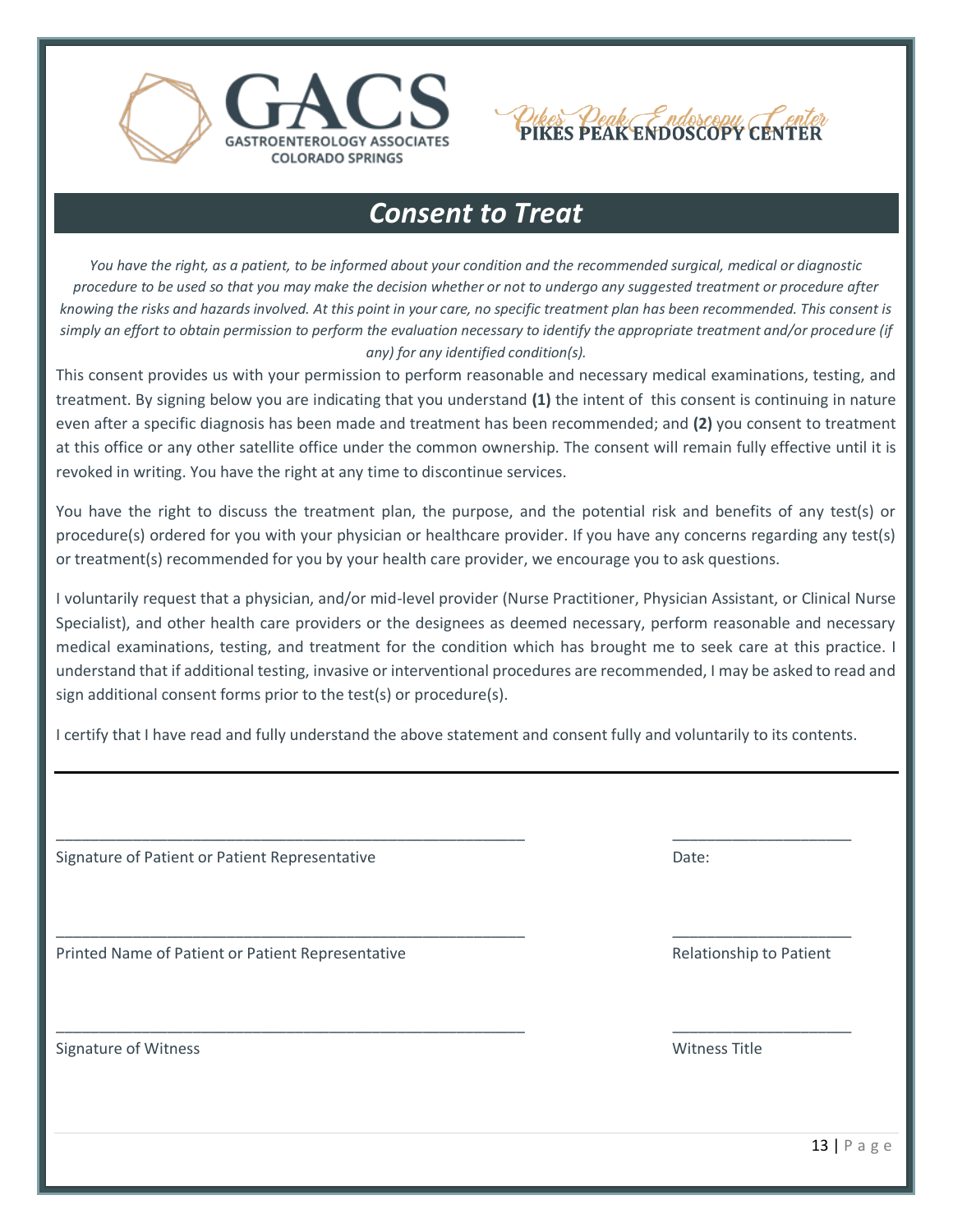



# *Advanced Directives*

Please Print and Return

Pikes Peak Endoscopy and Surgery Center, LLC requires the following notice be signed by each patient prior to the scheduled procedure in order to be in compliance with the Self-Determination Act (PSDA) and State laws and rules regarding advance directives. Advance directives are statements that indicate the type of medical treatment wanted or not wanted in the event an individual is unable to make those determinations and who is authorized to make those decisions. The advance directives are witnessed prior to serious illness or injury.

In the ambulatory care setting, if a patient should suffer a cardiac or respiratory arrest or other lifethreatening situations, the signed consent implies consent for resuscitation and transfer to a higher level of care. Therefore, in accordance with federal and state law, this facility (PPESC) is notifying you it will NOT honor previously signed advanced directives (aka: DNR or Do Not Resuscitate Order) for any patient, however, if you have executed an advance directive in the past you may bring it with you and we will scan it into our system.

If you have questions, please call (719) 632-7101 and follow the appropriate prompts to speak to a scheduler.

I have read and fully understand the information presented in this release form.

#### DO NOT SIGN UNLESS YOU HAVE READ AND THOROUGHLY UNDERSTAND THIS FORM

| Signature                              | Date         |
|----------------------------------------|--------------|
| <b>Printed Name</b>                    |              |
| Signature of Patient Representative    | Date         |
| Printed Name of Patient Representative | Relationship |
| Witness Signature                      | Date         |
|                                        |              |
|                                        |              |